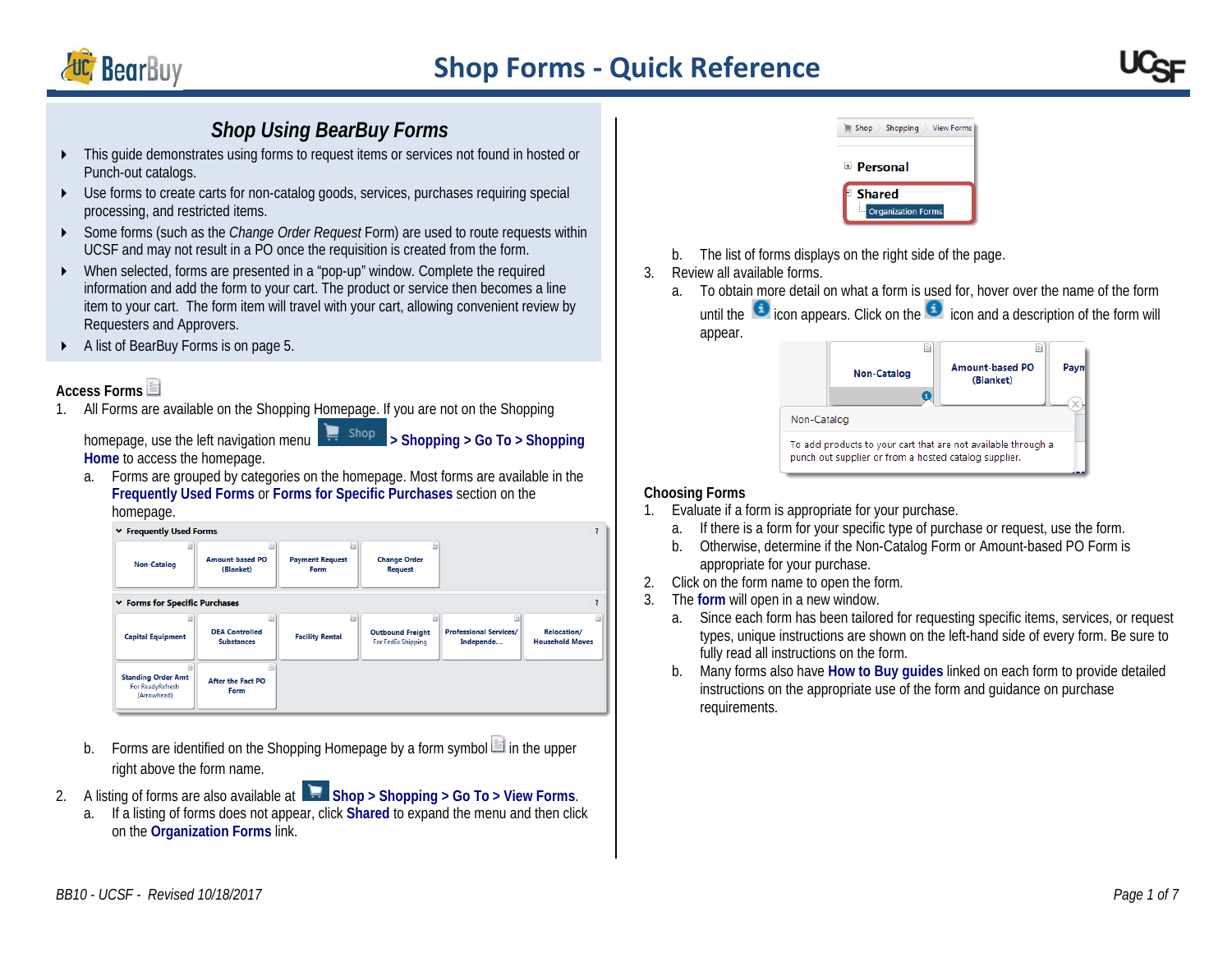

| Amount-based PO (Blanket)                                                                                                                     | Available Actions: Add and go to Cart                                                                                                                                                                                                                             |
|-----------------------------------------------------------------------------------------------------------------------------------------------|-------------------------------------------------------------------------------------------------------------------------------------------------------------------------------------------------------------------------------------------------------------------|
| <b>Instructions</b>                                                                                                                           | <b>Supplier Information</b>                                                                                                                                                                                                                                       |
| <b>UC</b> BearBuy                                                                                                                             | a supplier is not available, please Request a New Supplier. A stop sign indicates the supplier does NOT<br>ccept purchase orders and should not be used on this form. If you believe the supplier accepts POs, contact<br>ustomer Support at 514-4100 (Option 2). |
| Please see "Using an Amount-based<br>PO (Blanket) How To" and "Common<br>Services How To" for additional<br>quidance on completing this form. | nter Supplier<br>or<br>supplier search                                                                                                                                                                                                                            |
| 1. Use this form to create 'amount                                                                                                            | lontract                                                                                                                                                                                                                                                          |
| only' purchase requests based                                                                                                                 | <b>Goods / Services Description &amp; Pricing</b>                                                                                                                                                                                                                 |
| on a dollar amount limit for:<br>O Non-Catalog Goods<br>i.e. furniture work station.                                                          | roduct Description                                                                                                                                                                                                                                                |
| testing kits, etc.<br><b>O Common Services</b>                                                                                                |                                                                                                                                                                                                                                                                   |
|                                                                                                                                               | 254 characters remaining<br>بممام الممموسيم                                                                                                                                                                                                                       |

#### **Completing Forms**

- 1. **Enter** all required information (indicated in bold on the form).
	- a. If you are uncertain what to enter in a form field, "help text" is often available to provide additional guidance by clicking on a **field name** or the **"?"** in the upper corner of each form section. "Help text" is available on many forms.
	- b. Always provide complete information for your purchase.
- 2. Begin by typing a supplier name in the **Enter Supplier** field. A list of suppliers matching your entry appears in the dropdown as you type.
	- a. If the desired supplier does not appear, request the setup of a new vendor using the online new vendor setup forms on the Supply Chain Management website: [https://supplychain.ucsf.edu/supplier-forms.](https://supplychain.ucsf.edu/supplier-forms)



- 3. On some forms (such as the *Non-Catalog Form*), you have the opportunity to add detailed item information such as **description**, **catalog no**, and **manufacturer name**.
	- a. While not always required, adding such information is a best practice and will help the supplier to properly fulfill your orders.

|             |                              | <b>Product Information</b><br>2                                                                                                                                                                                                                                                                                                                                                   |
|-------------|------------------------------|-----------------------------------------------------------------------------------------------------------------------------------------------------------------------------------------------------------------------------------------------------------------------------------------------------------------------------------------------------------------------------------|
|             | <b>Product Description</b>   | New white boards for Mission Center<br>meeting rooms.                                                                                                                                                                                                                                                                                                                             |
|             |                              | 204 characters remaining<br>expand   clear                                                                                                                                                                                                                                                                                                                                        |
| Catalog No. |                              | 675-11A                                                                                                                                                                                                                                                                                                                                                                           |
|             | <b>Commodity Code</b>        | 00243 - Furniture-436265                                                                                                                                                                                                                                                                                                                                                          |
| Quantity    |                              | 3                                                                                                                                                                                                                                                                                                                                                                                 |
|             | Health and Safety            | On some forms, (such as the Non-Catalog Form) you can select flags, such as<br>Radioactive, to flag the item. When known, always select the appropriate flag.<br><sup>3</sup> Radioactive                                                                                                                                                                                         |
|             | Add Attachments<br>Click the | button to attach Internal or External Attachments (if                                                                                                                                                                                                                                                                                                                             |
|             | applicable).                 |                                                                                                                                                                                                                                                                                                                                                                                   |
| a.          |                              | Always provide any necessary or required supporting documentation for your                                                                                                                                                                                                                                                                                                        |
|             | purchase.                    |                                                                                                                                                                                                                                                                                                                                                                                   |
| b.          |                              | Click the Select files button to upload one or more files.                                                                                                                                                                                                                                                                                                                        |
|             | İ.                           | Alternatively, you can also drag files from your computer to the gray space<br>next to the Select Files button to upload one or more files.                                                                                                                                                                                                                                       |
|             |                              |                                                                                                                                                                                                                                                                                                                                                                                   |
|             | ii.                          |                                                                                                                                                                                                                                                                                                                                                                                   |
|             |                              | in Internet Explorer 8 or 9 and older versions of Firefox ERS.                                                                                                                                                                                                                                                                                                                    |
| C.          |                              |                                                                                                                                                                                                                                                                                                                                                                                   |
|             |                              |                                                                                                                                                                                                                                                                                                                                                                                   |
|             |                              |                                                                                                                                                                                                                                                                                                                                                                                   |
| d.          | is complete.                 |                                                                                                                                                                                                                                                                                                                                                                                   |
| e.          |                              | Optionally rename the file names by typing over them in the text box.<br>Click the Save Changes button to save the fully uploaded attachments.                                                                                                                                                                                                                                    |
|             | <b>Add Attachments</b>       |                                                                                                                                                                                                                                                                                                                                                                                   |
|             | Attachment Type              | @ File<br>$6$ Link                                                                                                                                                                                                                                                                                                                                                                |
|             | File *                       |                                                                                                                                                                                                                                                                                                                                                                                   |
|             |                              | NOTE: uploading multiple files or dragging files to upload is not supported<br>Wait for all the files to be uploaded. The number next to the file name shows what<br>percentage of the file is uploaded. 100% means the file is completely uploaded. The<br>gray area next to the Select Files button will show the text Done when the upload<br>Select files<br>Done @<br>100% × |
|             |                              | Quote.pdf<br>100% ×<br>Statement of Work.doc                                                                                                                                                                                                                                                                                                                                      |

f. If you need to move an uploaded file between an internal and external attachment section of a form, use the dropdown menu next to the file's corresponding **Remove** link.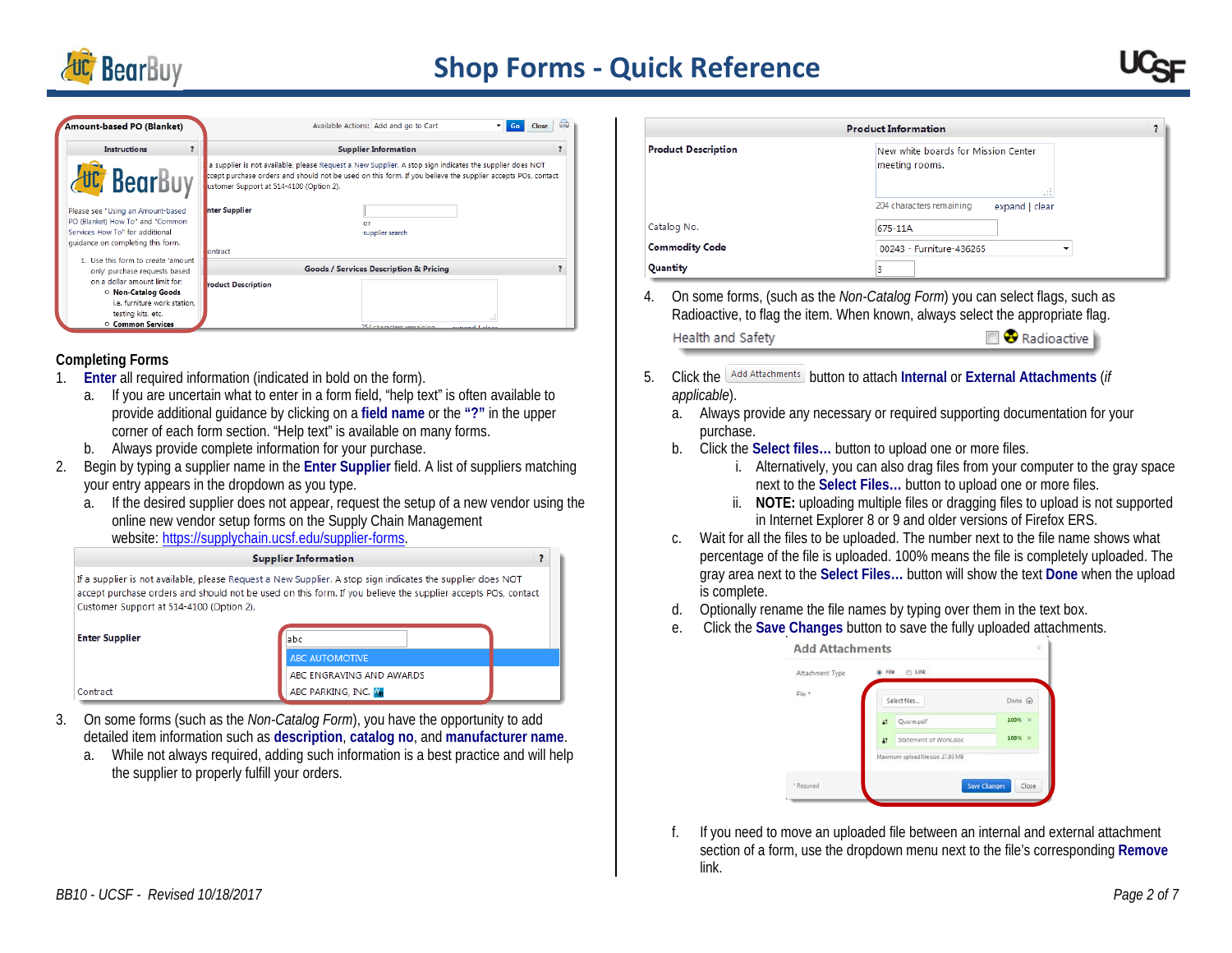



g. Click on the **Move to Internal (or External) Attachments** option in the menu.

| <b>Attachments</b>           |
|------------------------------|
| <b>External Attachments</b>  |
| Add Attachments              |
| Remove <b>v</b>              |
| Remove                       |
| Move to External Attachments |
|                              |

- h. If you need to remove an attachment, click the **Remove** link next to the attachment.
- 6. When the form is complete, scroll to the top of the form and from the **[Available Actions](javascript:openFieldHelp()**  menu, select **Add and go to Cart.** You can also select another applicable option from the dropdown menu.

| $\blacksquare$ Go Close<br>Available Actions: Add and go to Cart |  |
|------------------------------------------------------------------|--|
|------------------------------------------------------------------|--|

7. Click the **Go** button to add the form to the shopping cart. (Note: some options in the Available Actions dropdown will not automatically close the form window or direct you to the cart, such as the Add to Cart option. If you are done with the form, you will need to click the **Close** button to exit the form.) The **Form** item is added to the requisition.

|                                         | Shopping <b>Cart</b> for Sam Shopper3 | Continue Shopping                                  |                                         |          | 3 Item(s) for a total of 75.00 usp |
|-----------------------------------------|---------------------------------------|----------------------------------------------------|-----------------------------------------|----------|------------------------------------|
| Name this cart:                         | Sam's White Board Order               |                                                    | <b>Proceed to Checkout</b>              | or       | <b>Assign Cart</b>                 |
| Have you made changes?                  | <b>Update</b>                         | ⊙<br>Help<br><b>Empty cart</b>                     | Perform an action on (0 items selected) | l v      | Select All                         |
| ABC SCHOOL SUPPLY INC                   | more info                             |                                                    |                                         |          |                                    |
| ACCOUNTS PAYABLE, Dispatch: PRN         | Edit                                  |                                                    |                                         |          |                                    |
|                                         |                                       |                                                    |                                         |          |                                    |
| BOX 101424, ATLANTA, GA 30392-1424 US   |                                       |                                                    |                                         |          |                                    |
|                                         | <b>Product Description</b>            |                                                    | <b>Unit Price</b>                       | Quantity | <b>Total</b>                       |
| Item added on                           | ir – 1                                | <b>New white boards for Mission Center meeting</b> | 25.00 USD                               | 3        | <b>75.00 USD</b>                   |
| Jul 13, 2013<br><b>Add to Favorites</b> | rooms.<br>open form                   |                                                    | 1/EA                                    |          |                                    |
| Remove                                  | If the supplier                       | <b>NO</b>                                          |                                         |          |                                    |
| More Actions                            | has access to                         |                                                    |                                         |          |                                    |

8. At this point, the Shopper/Requester can **Proceed to Checkout** or **Assign** the cart to a Shopper/Requester. (During checkout, once the cart is complete, the Shopper can again assign the cart. At that time, a Requester can place the order directly.)

#### **Editing Forms before Assigning Cart/Placing Order**

- 1. To edit the form after adding it to the cart, click the **Product Description** or the **open form…**link in the cart.
- 2. The **Form** will open.

| <b>Non-Catalog</b>                                                                           | Available Actions: Save                                                                                |  | Go                                                                                                                                                                                                  | Close                    |
|----------------------------------------------------------------------------------------------|--------------------------------------------------------------------------------------------------------|--|-----------------------------------------------------------------------------------------------------------------------------------------------------------------------------------------------------|--------------------------|
| Form History                                                                                 |                                                                                                        |  |                                                                                                                                                                                                     |                          |
|                                                                                              |                                                                                                        |  |                                                                                                                                                                                                     |                          |
| <b>Instructions</b>                                                                          | $\overline{\mathbf{r}}$                                                                                |  | <b>Supplier Info</b>                                                                                                                                                                                | $\overline{\phantom{a}}$ |
| <b>UC</b> BearBuy                                                                            | accepts POs, contact Customer Support at 514-4100 (Option 2).                                          |  | If supplier is not available, please Request a New Supplier. A stop sign indicates the supplier does<br>NOT accept purchase orders and should not be used on this form. If you believe the supplier |                          |
| 1. Use this form to request goods                                                            | <b>Supplier</b>                                                                                        |  | ARC SCHOOL SUPPLY INC. more info<br>select different supplier                                                                                                                                       |                          |
| not available in the catalog.<br>To request services, use the                                | <b>Fulfillment Address</b>                                                                             |  | ACCOUNTS PAYABLE, Dispatch: PRN: (preferred)<br>ROX 101424                                                                                                                                          |                          |
| Amount-based PO Form.<br>Professional Services /                                             |                                                                                                        |  | ATLANTA, GA 30392-1424 US<br>select different fulfillment center                                                                                                                                    |                          |
| Independent Consulting Form.<br>or another form that is specific<br>to your type of services | <b>Distribution</b><br>The system will distribute purchase orders using the method(s) indicated below: |  |                                                                                                                                                                                                     |                          |
| purchase.                                                                                    | Manual<br>Contract                                                                                     |  | select contract                                                                                                                                                                                     |                          |
| 2. Fill out all required fields shown<br><b>Product Information</b><br>in bold text.         |                                                                                                        |  | 7                                                                                                                                                                                                   |                          |
| 3. To add multiple line items from<br>the same supplier select 'Add                          | <b>Product Description</b>                                                                             |  | New white boards for Mission Center<br>meeting rooms.                                                                                                                                               |                          |

- 3. Make any necessary changes and when complete, scroll to the top of the form and from the **[Available Actions m](javascript:openFieldHelp()enu**, select **Save,** then **Go.**
- 4. Click the **Close** button to return to the shopping cart.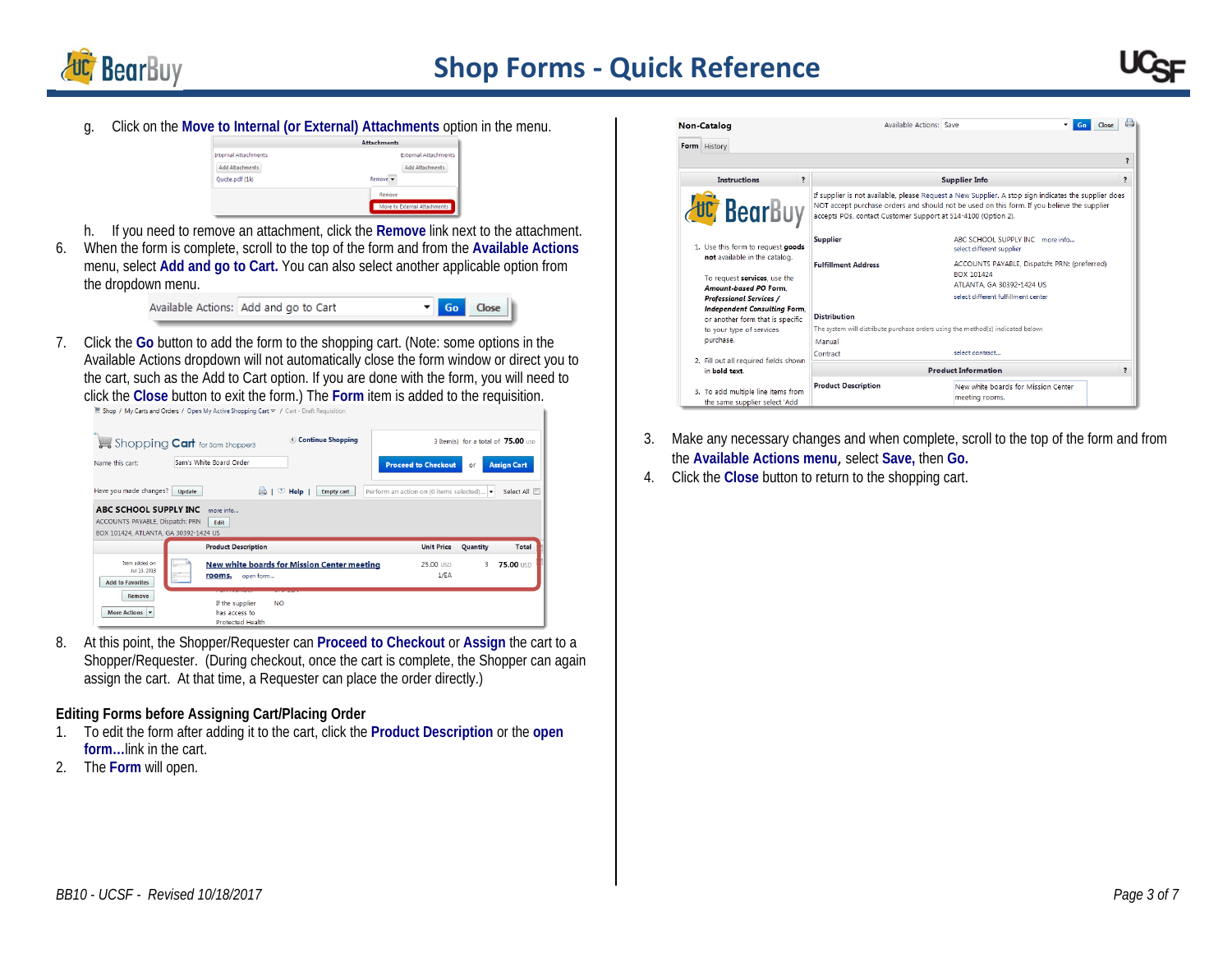



#### **About the 'Available Actions' on the Form**

| <b>Non-Catalog</b>  |                                                                                                                                                                                                               | Available Actions: Add and go to Cart<br>Add and go to Cart          |                                 |
|---------------------|---------------------------------------------------------------------------------------------------------------------------------------------------------------------------------------------------------------|----------------------------------------------------------------------|---------------------------------|
| <b>Instructions</b> | If supplier is not available, please Request a New Supplier. 4 st Add to Draft Cart or Pending PR/PO<br>orders and should not be used on this form. If you believe the S Add To Favorites<br>4100 (Option 2). | Supplier in Add to Cart and Return<br>Add to Cart<br>Add to new Cart | a cept purchase<br>port at 514- |

The **Available Actions** menu, located at the top of page, provides additional features for working with forms:

- **Add and go to Cart**: Select to add the form to your current shopping cart. The form will close, and you will be sent to the BearBuy shopping cart page.
- **Add to Cart and Return**: Select to add the form to your current shopping cart. The form stays open, retaining the selected supplier. All other form fields are cleared, allowing you to fill out the form for another item from the same supplier. This option makes it easy to add multiple items from one supplier to one cart.
- **Add to Cart**: Select to add the form to your current shopping cart. The form page displays unchanged and retains all data previously entered in the form. This option eliminates redundant data entry by using the existing form data as a template.
- **Add to Draft Cart or Pending PR/PO: Typically used by Requesters. This allows you to** add the form to a draft cart.
- **Add to Favorites**: Select to add the form as a favorite. A pop-up window displays where you can name the favorite and select the folder to store the form.
- ◆ **Add to new Cart:** Selecting this option creates a new active cart and adds the form to

this cart. Your previous active cart (if any) will be saved as a draft cart located at Shop  $\rightarrow$  My Carts and Orders  $\rightarrow$  View Draft Shopping Carts

#### **Additional Forms Guidance**

- For additional guidance on determining which form to use, the Common Transactions & Purchasing Methods List located at: [https://supplychain.ucsf.edu/transaction-and](https://supplychain.ucsf.edu/transaction-and-purchasing-methods)[purchasing-methods](https://supplychain.ucsf.edu/transaction-and-purchasing-methods) specifies the appropriate way to purchase common transactions, including using forms.
- ▶ How to Buy guides located at:<https://supplychain.ucsf.edu/buying-goods-and-services> are also available for review.
- Review a full listing of forms and their descriptions in the next page.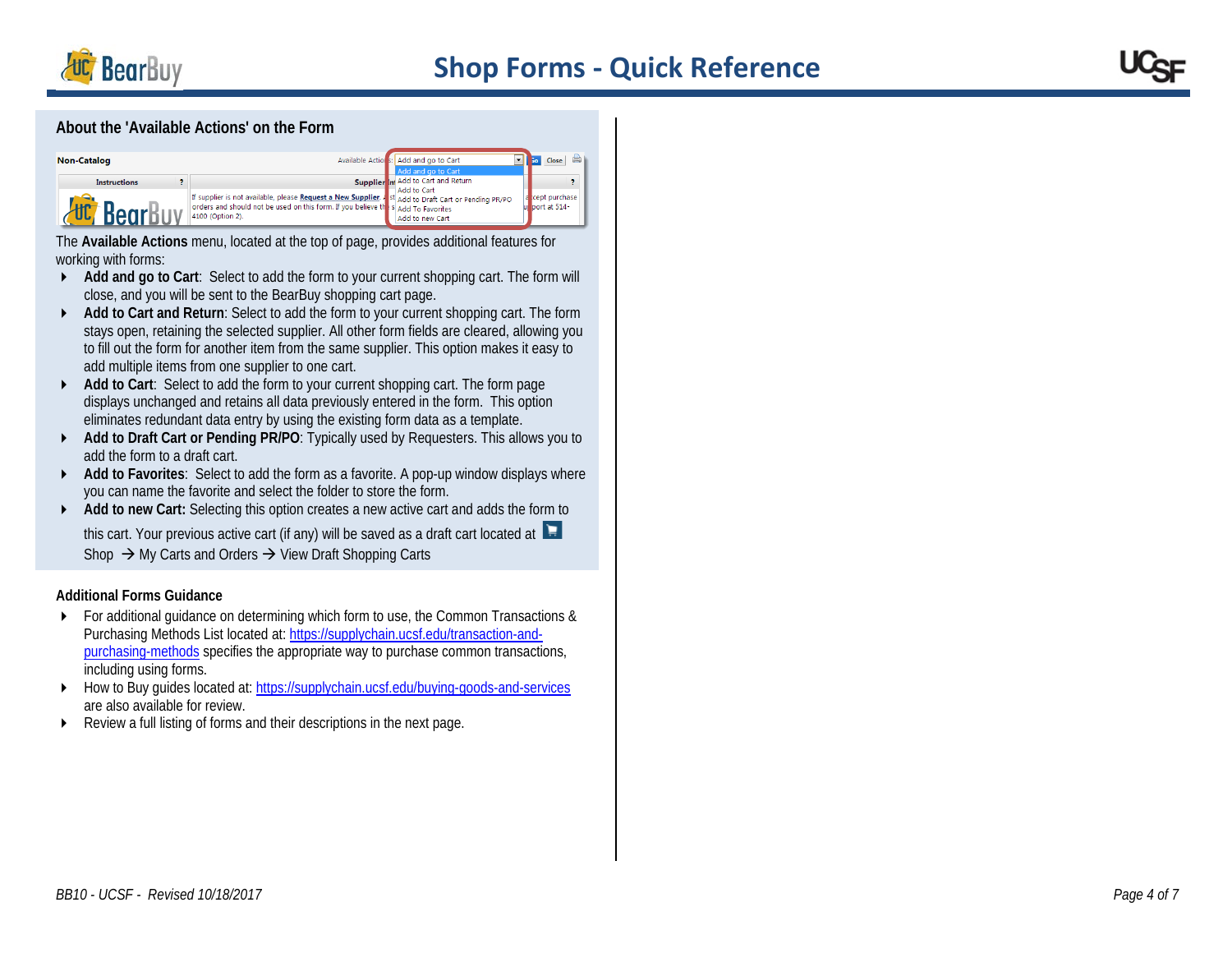



# *Available BearBuy Forms*

| <b>Form Name</b>                                       | <b>Proper Usage</b>                                                                                                                                                                                                         | <b>Commodity Code and Account</b>                                                                                                                                                                                                                                                                                                                           |
|--------------------------------------------------------|-----------------------------------------------------------------------------------------------------------------------------------------------------------------------------------------------------------------------------|-------------------------------------------------------------------------------------------------------------------------------------------------------------------------------------------------------------------------------------------------------------------------------------------------------------------------------------------------------------|
| After the Fact Form                                    | To pay for goods/services where a purchase order was not previously created for<br>the purchase, which is considered an unauthorized purchase per UC policy.                                                                | Commodity Code and Account are specified by the<br>person preparing the form.                                                                                                                                                                                                                                                                               |
| Amount-Based PO                                        | Use this form to create 'amount only' purchase requests for common services<br>and goods. It can also be used to create blanket orders for recurring services.<br>Examples include one-time repairs or sequencing services. | Commodity Code and Account are specified by the<br>person preparing the form.                                                                                                                                                                                                                                                                               |
| <b>Capital Equipment</b>                               | Use this form for equipment or capitalized software over \$5000.                                                                                                                                                            | Default Commodity Code of '00330 - Equip Inventorial'.<br>This will set a default Account of '52603'.<br>If you have sponsored project funding sources, please<br>use the following Accounts:<br>51321 - Sponsored proj equip > \$5K, non-<br>$\circ$<br>comp<br>51322 - Sponsored proj computer >\$5K<br>51323 - Sponsored proj software > \$5K<br>$\circ$ |
| Change Order Request                                   | Use this form to request a change to a Purchase Order that has already been<br>sent to the supplier.                                                                                                                        | Commodity Code not applicable.                                                                                                                                                                                                                                                                                                                              |
| <b>DEA Controlled Substances</b>                       | Use this form to request drugs considered Controlled Substances by the Drug<br>Enforcement Agency (DEA).                                                                                                                    | This form will default a commodity code of '00278 -<br>Drugs/Pharmaceuticals.' This will make the Account<br>default to '52104'.                                                                                                                                                                                                                            |
| $\exists$ Facility Rental                              | Use this form to request an off-site non-UC facility rental for all overnight events<br>requiring a signed contract.                                                                                                        | Default Commodity Code of '00307 - Facility<br>Rental/Food'. This will set a default Account of '57200'.                                                                                                                                                                                                                                                    |
| Meeting & Entertainment<br><b>Payment Request Form</b> | Use this form for requesting payment for event related expenses where the<br>supplier does not require a contract.                                                                                                          | Commodity Code not applicable.                                                                                                                                                                                                                                                                                                                              |
| Non-Catalog                                            | Use this form to request goods that are not available through a hosted or Punch-<br>out catalog.                                                                                                                            | Commodity Code and Account are specified by the<br>person preparing the form.                                                                                                                                                                                                                                                                               |
| Outbound Freight (for<br>FedEx Shipping)               | Use this form to create blanket POs for FedEx shipments sent out from UCSF.                                                                                                                                                 | Commodity Code and Account are specified by the<br>person preparing the form.                                                                                                                                                                                                                                                                               |
| Payment Request                                        | Use this form to request payment on a Non-BearBuy PO invoice or when an<br>invoice is not available. Do not use this form for placing orders.                                                                               | Commodity Code not applicable.                                                                                                                                                                                                                                                                                                                              |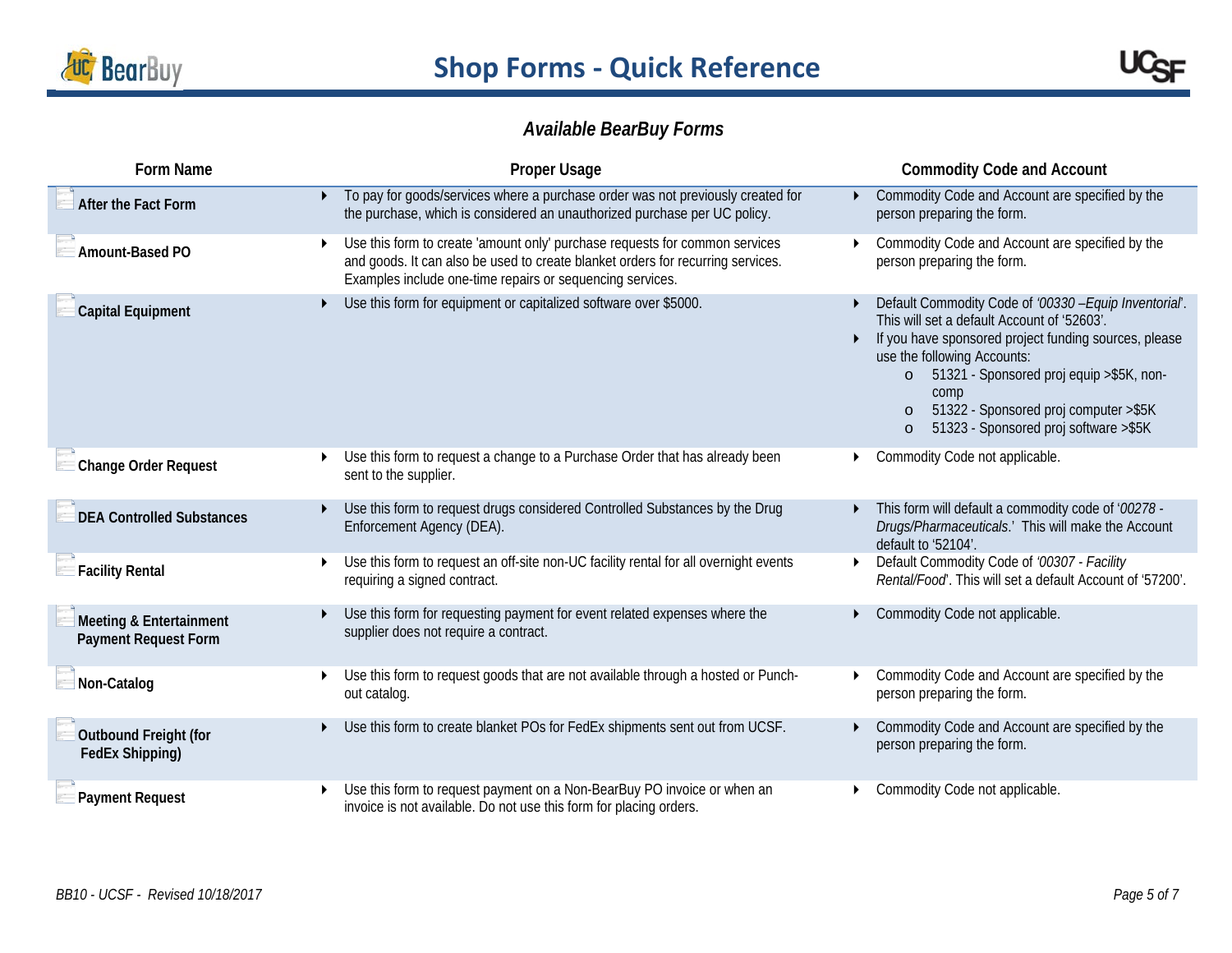



| <b>Professional Services/</b><br><b>Independent Consulting</b> | Use this form to request Professional Services and Independent Consulting<br>Agreements.                                                                                                                                                                                        | Commodity Code and Account are specified by the<br>person preparing the form. Please select 00331 -<br>Consulting Services-55101 or 00170 - Professional<br>Services-55102, depending on the type of service to be<br>performed. |
|----------------------------------------------------------------|---------------------------------------------------------------------------------------------------------------------------------------------------------------------------------------------------------------------------------------------------------------------------------|----------------------------------------------------------------------------------------------------------------------------------------------------------------------------------------------------------------------------------|
| Relocation / Household                                         | Use this form for requests related to relocating faculty/staff in accordance with                                                                                                                                                                                               | Default Commodity Code of '00328 - Removal/Moving                                                                                                                                                                                |
| Moves                                                          | university policy.                                                                                                                                                                                                                                                              | Reimb'. This will make the Account default to '57701'.                                                                                                                                                                           |
| Software Form                                                  | Use this form to request software or software licenses, cloud software-related<br>professional services, and cloud computing services. Do not use the form to<br>request on premises software or hardware (i.e. Adobe Acrobat) or equipment that<br>contains embedded software. | Commodity Code and Account are specified by the<br>person preparing the form.                                                                                                                                                    |
| <b>Standing Order Amt</b>                                      | This form is used solely for Arrowhead standing order purchases such as water                                                                                                                                                                                                   | Commodity Code and Account are specified by the                                                                                                                                                                                  |
| (for ReadyRefresh Orders)                                      | and coffee delivery.                                                                                                                                                                                                                                                            | person preparing the form.                                                                                                                                                                                                       |